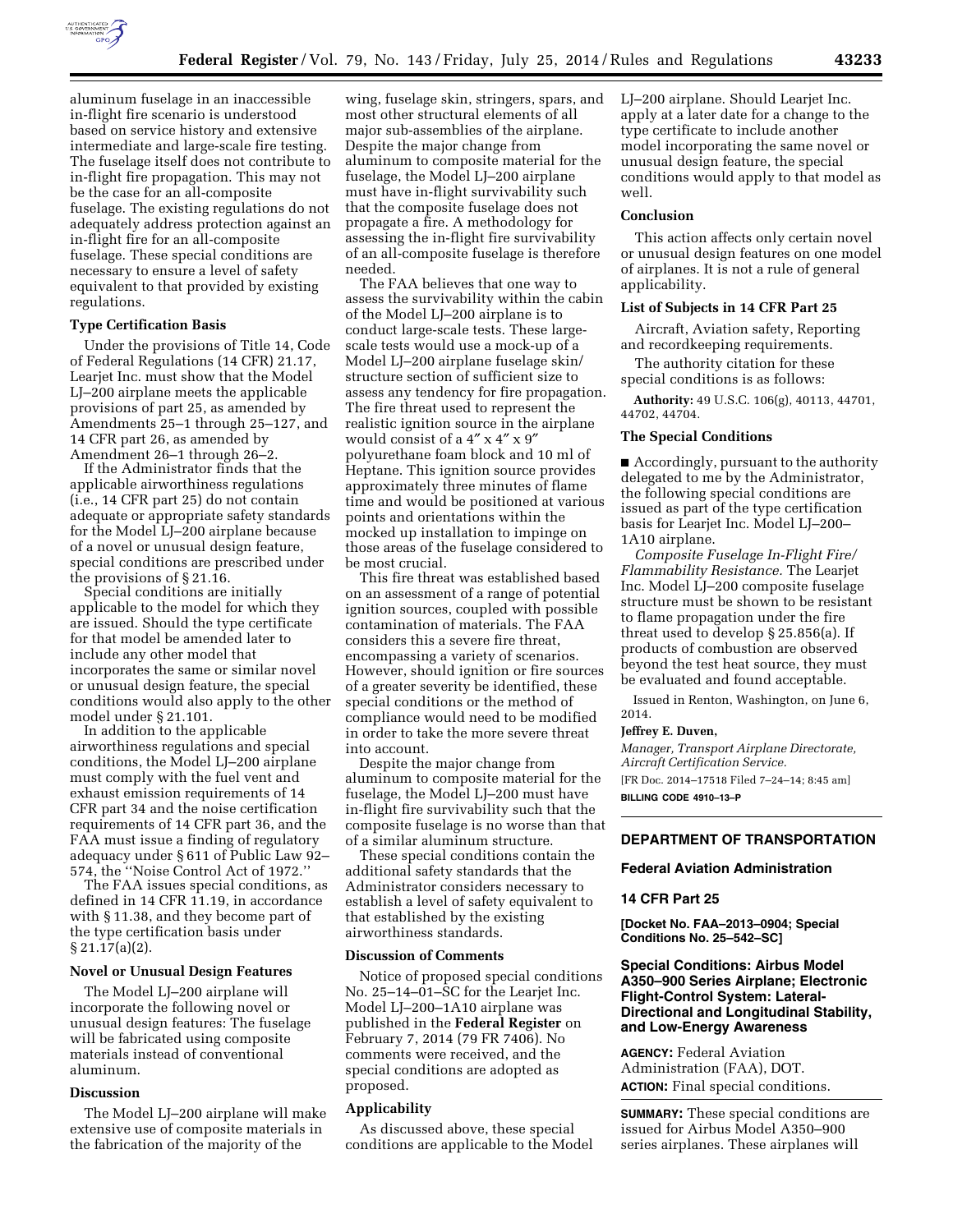have a novel or unusual design feature associated with lateral-directional and longitudinal stability, and low-energy awareness. The applicable airworthiness regulations do not contain adequate or appropriate safety standards for this design feature. These special conditions contain the additional safety standards that the Administrator considers necessary to establish a level of safety equivalent to that established by the existing airworthiness standards.

**DATES:** *Effective Date:* August 25, 2014.

**FOR FURTHER INFORMATION CONTACT:** Joe Jacobsen, FAA, Airplane and Flightcrew Interface Branch, ANM–111, Transport Airplane Directorate, Aircraft Certification Service, 1601 Lind Avenue SW., Renton, Washington 98057–3356; telephone (425) 227–2011; facsimile (425) 227–1320.

## **SUPPLEMENTARY INFORMATION:**

#### **Background**

On August 25, 2008, Airbus applied for a type certificate for their new Model A350–900 series airplane. Later, Airbus requested, and the FAA approved, an extension to the application for FAA type certification to November 15, 2009. The Model A350–900 series airplane has a conventional layout with twin wing-mounted Rolls-Royce Trent XWB engines. It features a twin-aisle, 9 abreast, economy-class layout, and accommodates side-by-side placement of LD–3 containers in the cargo compartment. The basic Model A350– 900 airplane configuration accommodates 315 passengers in a standard two-class arrangement. The design cruise speed is Mach 0.85 with a maximum take-off weight of 602,000 lbs.

#### **Lateral-Directional Static Stability**

The electronic flight-control system (EFCS) on the A350 airplane, like its predecessors the A320, A330, A340, and A380 airplanes, contains fly-by-wire control laws that can result in neutral lateral-directional static stability; therefore, the conventional requirements in the regulations are not met.

Positive static directional stability is defined as the tendency to recover from a skid with the rudder free. Positive static lateral stability is defined as the tendency to raise the low wing in a sideslip with the aileron controls free. These control criteria are intended to accomplish the following:

1. Provide additional cues of inadvertent sideslips and skids through control-force changes.

2. Ensure that short periods of unattended operation do not result in any significant changes in yaw or bank angle.

3. Provide predictable roll and yaw response.

4. Provide an acceptable level of pilot attention (workload) to attain and maintain a coordinated turn.

The Flight Test Harmonization Working Group has recommended a rule and advisory-material change for § 25.177, static lateral-directional stability. This harmonized text will form the basis for these special conditions.

### **Longitudinal Static Stability**

Static longitudinal stability on airplanes with mechanical links to the pitch-control surface means that a pull force on the controller will result in a reduction in speed relative to the trim speed, and a push force will result in a higher speed than the trim speed. Longitudinal stability is required by the regulations for the following reasons:

1. Speed-change cues are provided to the pilot through increased and decreased forces on the controller.

2. Short periods of unattended control of the airplane do not result in significant changes in attitude, airspeed, or load factor.

3. A predictable pitch response is provided to the pilot.

4. An acceptable level of pilot attention (workload) to attain and maintain trim speed and altitude is provided to the pilot.

5. Longitudinal stability provides gust stability.

The pitch-control movement of the sidestick on the A350 airplane is designed to be a normal load factor or ''g'' command that results in an initial movement of the elevator surface to attain the commanded load factor, which is then followed by integrated movement of the stabilizer and elevator to automatically trim the airplane to a neutral, 1g, stick-free stability. The flight path commanded by the initial sidestick input will remain stick-free until the pilot provides another command. This control function is applied during ''normal'' control law within the speed range from initiation of the angle-of-attack protection limit,  $V_{\alpha\text{prot}}$ , to  $V_{\text{MO}}/M_{\text{MO}}$ . Once outside this speed range, the control laws introduce the conventional longitudinal static stability as described above.

As a result of neutral static stability, the A350 airplane does not meet the requirements of 14 CFR part 25 for static longitudinal stability.

## **Low Energy Awareness**

Past experience on airplanes fitted with a flight-control system providing neutral longitudinal stability shows

insufficient feedback cues to the pilot of excursion below normal operational speeds. The maximum-angle-of-attack protection system limits the airplane angle of attack and prevents stall during normal operating speeds, but this system is not sufficient to prevent stall at low-speed excursions below normal operational speeds. Until intervention, the pilot has no stability cues because the aircraft remains trimmed. Additionally, feedback from the pitching moment, due to thrust variation, is reduced by the flightcontrol laws. Recovery from a low-speed excursion may become hazardous when the low-speed situation is associated with a low altitude, and with the engines at low thrust or with performance-limiting conditions.

## **Type Certification Basis**

Under Title 14, Code of Federal Regulations (14 CFR) 21.17, Airbus must show that the Model A350–900 series airplane meets the applicable provisions of 14 CFR part 25, as amended by Amendments 25–1 through 25–129.

If the Administrator finds that the applicable airworthiness regulations (i.e., 14 CFR part 25) do not contain adequate or appropriate safety standards for the Model A350–900 series airplane because of a novel or unusual design feature, special conditions are prescribed under § 21.16.

Special conditions are initially applicable to the model for which they are issued. Should the type certificate for that model be amended later to include any other model that incorporates the same or similar novel or unusual design feature, the special conditions would also apply to the other model under § 21.101.

In addition to the applicable airworthiness regulations and special conditions, the Model A350–900 series airplane must comply with the fuel-vent and exhaust-emission requirements of 14 CFR part 34, and the noisecertification requirements of 14 CFR part 36. The FAA must issue a finding of regulatory adequacy under § 611 of Public Law 92–574, the ''Noise Control Act of 1972.''

The FAA issues special conditions, as defined in 14 CFR 11.19, under § 11.38, and they become part of the typecertification basis under § 21.17(a)(2).

## **Novel or Unusual Design Features**

The Airbus Model A350–900 series airplane will incorporate the following novel or unusual design features: A flight-control design feature within the normal operational envelope in which sidestick deflection in the roll axis commands roll rate; an operational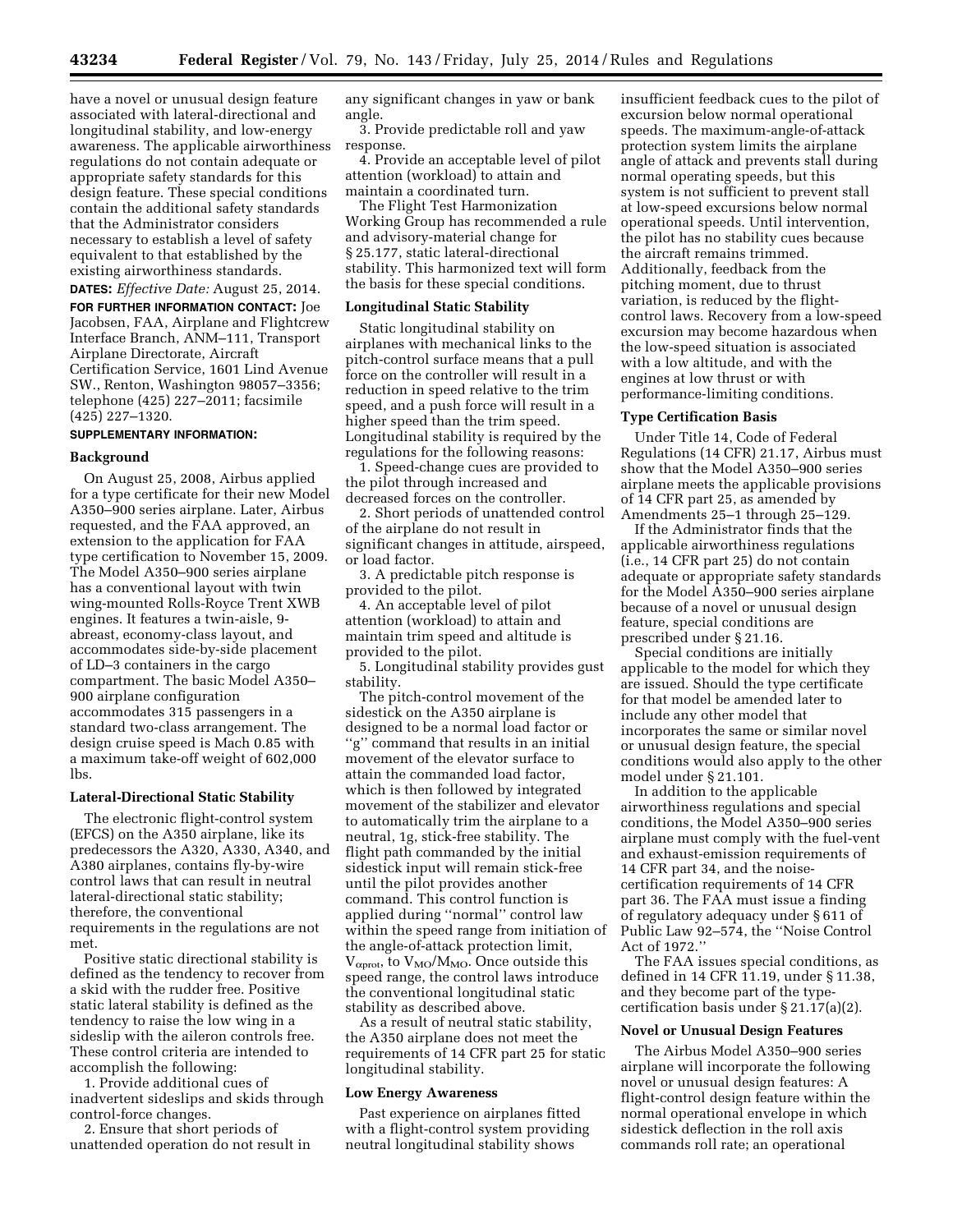design that does not comply with the static longitudinal stability requirements of §§ 25.171, 25.173, and 25.175; and a low-energy state where recovery may become hazardous when associated with both a low altitude and performance-limiting conditions.

#### **Discussion**

In the absence of positive lateral stability, the curve of lateral controlsurface deflections against sideslip angle should be in a conventional sense, and reasonably in harmony with rudder deflection during steady-heading sideslip maneuvers.

Since conventional relationships between stick forces and control-surface displacements do not apply to the ''load-factor command'' flight-control system on the A350 airplane, longitudinal stability characteristics should be evaluated by assessing the airplane's handling qualities during simulator and flight-test maneuvers appropriate to operation of the airplane. Airbus may accomplish this by using the Handling Qualities Rating Method presented in Appendix 5 of the *Flight Test Guide,* AC 25–7C, or an acceptable alternative method. Important considerations are as follows:

a. Adequate speed control without excessive pilot workload,

b. Acceptable high- and low-speed protection, and

c. Provision for adequate cues to the pilot of significant speed excursions beyond  $V_{MO}/M_{MO}$ , and low-speedawareness flight conditions.

The airplane should provide adequate awareness cues to the pilot of a lowenergy (low speed/low thrust/low height) state to ensure that the airplane retains sufficient energy to recover when flight-control laws provide neutral longitudinal stability significantly below the normal operating speeds. This may be accomplished as follows:

a. Adequate low-speed/low-thrust cues at low altitude may be provided by a strong, positive, static, stability force gradient (1 pound per 6 knots applied through the sidestick), or

b. The low-energy awareness may be provided by an appropriate warning with the following characteristics:

i. It should be unique, unambiguous, and unmistakable.

ii. It should be active at appropriate altitudes and in appropriate configurations (i.e., at low altitude, in the approach and landing configurations).

iii. It should be sufficiently timely to allow recovery to a stabilized flight condition inside the normal flight envelope, while maintaining the desired flight path and without entering the

flight controls angle-of-attack protection mode.

iv. It should not be triggered during normal operation, including operation in moderate turbulence for recommended maneuvers at recommended speeds.

v. It should not be cancelable by the pilot other than by achieving a higherenergy state.

vi. There should be an adequate hierarchy among the various warnings so that the pilot is not confused and led to take inappropriate recovery action if multiple warnings occur.

Global energy awareness and nonnuisance of low-energy cues should be evaluated by simulator and flight tests in the whole take-off and landing altitude range for which certification is requested. This would include all relevant combinations of weight, centerof-gravity position, configuration, airbrakes position, and available thrust, including reduced and de-rated take-off thrust operations and engine-failure cases. A sufficient number of tests should be conducted, allowing the level of energy awareness and the effects of energy-management errors to be assessed.

These special conditions contain the additional safety standards that the Administrator considers necessary to establish a level of safety equivalent to that established by the existing airworthiness standards.

#### **Discussion of Comments**

Notice of Proposed Special Conditions No. 25–13–14–SC for Airbus Model A350–900 series airplanes was published in the **Federal Register** on January 14, 2014 (79 FR 2384). No comments were received, and the special conditions are adopted as proposed.

### **Applicability**

As discussed above, these special conditions apply to Airbus Model A350–900 series airplanes. Should Airbus apply later for a change to the type certificate to include another model incorporating the same novel or unusual design feature, the special conditions would apply to that model as well.

#### **Conclusion**

This action affects only certain novel or unusual design features on the Airbus Model A350–900 series airplanes. It is not a rule of general applicability.

## **List of Subjects in 14 CFR Part 25**

Aircraft, Aviation safety, Reporting and recordkeeping requirements.

The authority citation for these special conditions is as follows:

**Authority:** 49 U.S.C. 106(g), 40113, 44701, 44702, 44704.

## **The Special Conditions**

Accordingly, pursuant to the authority delegated to me by the Administrator, the following special conditions are issued as part of the typecertification basis for Airbus Model A350–900 series airplanes.

(1) Electronic Flight-Control System: Lateral-Directional and Longitudinal Stability, and Low-Energy Awareness. In lieu of the requirements of §§ 25.171, 25.173, 25.175 and 25.177, the following special conditions apply:

(a) The airplane must be shown to have suitable static lateral, directional, and longitudinal stability in any condition normally encountered in service, including the effects of atmospheric disturbance. The showing of suitable static lateral, directional, and longitudinal stability must be based on the airplane handling qualities, including pilot workload and pilot compensation, for specific test procedures during the flight-test evaluations.

(b) The airplane must provide adequate awareness to the pilot of a low-energy (low speed/low thrust/low height) state when fitted with flightcontrol laws presenting neutral longitudinal stability significantly below the normal operating speeds. ''Adequate awareness'' means warning information must be provided to alert the crew of unsafe operating conditions and to enable them to take appropriate corrective action.

(c) The static directional stability (as shown by the tendency to recover from a skid with the rudder free) must be positive for any landing gear and flap position, and symmetrical power condition, at speeds from 1.13  $V_{SR1}$ , up to  $V_{FE}$ ,  $V_{LE}$ , or  $V_{FC}/M_{FC}$  (as appropriate).

(d) The static lateral stability (as shown by the tendency to raise the low wing in a sideslip with the aileron controls free) for any landing gear and wing-flap position, and symmetric power condition, may not be negative at any airspeed (except that speeds higher than  $V_{FE}$  need not be considered for wing-flaps-extended configurations, nor speeds higher than  $V_{LE}$  for landing-gearextended configurations) in the following airspeed ranges:

(i) From 1.13  $V_{SR1}$  to  $V_{MO}/M_{MO}$ .

(ii) From  $V_{MO}/M_{MO}$  to  $V_{FC}/M_{FC}$ , unless the divergence is –

(1) Gradual;

(2) Easily recognizable by the pilot; and

(3) Easily controllable by the pilot.